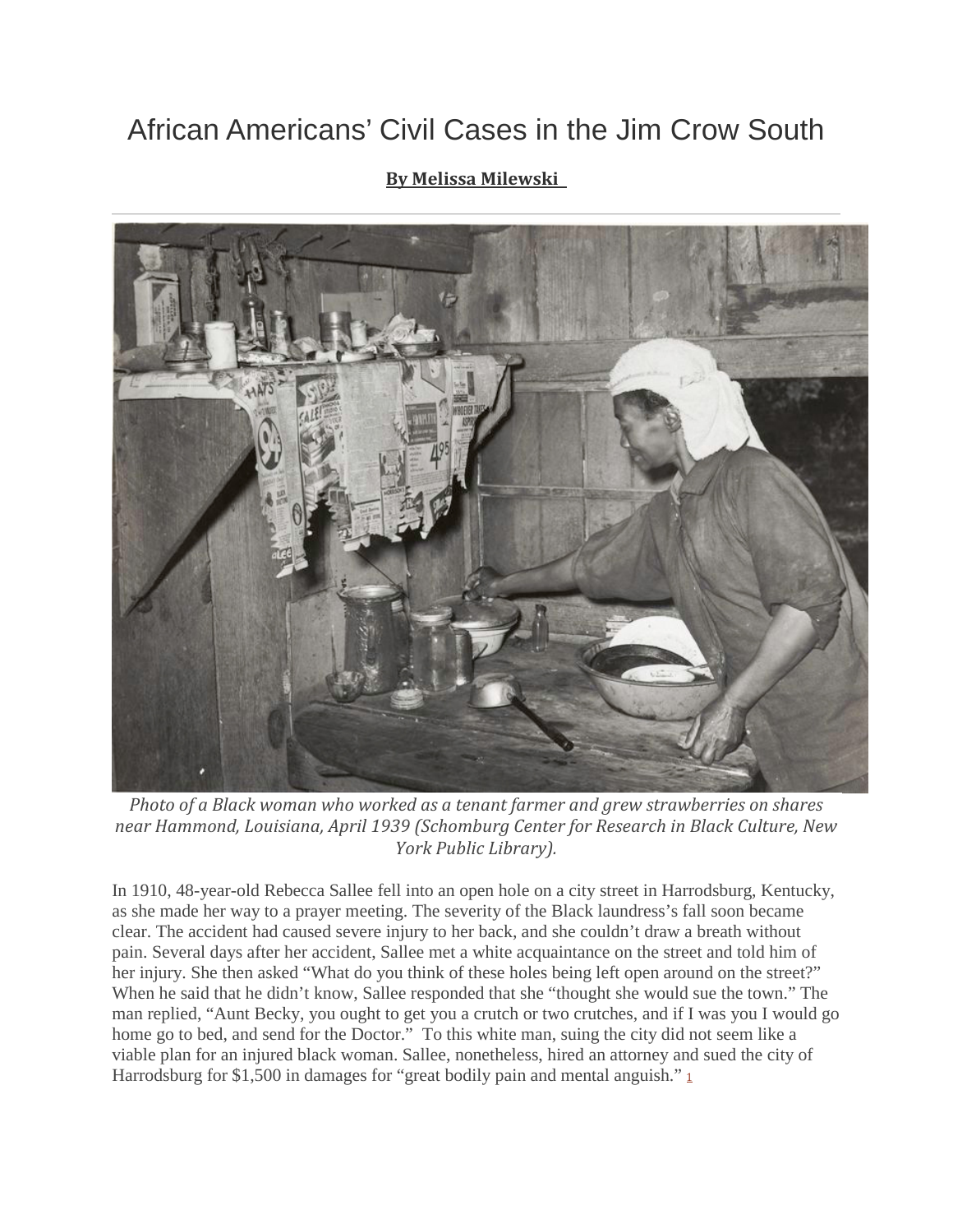African Americans challenged [discrimination](http://www.aaihs.org/new-age-activism-maria-w-stewart-and-black-lives-matter/) and asserted their rights in many different [venues](http://www.aaihs.org/new-age-activism-maria-w-stewart-and-black-lives-matter/) and with many different methods throughout American history, adapting to the situation on hand. Often, their choices were pragmatic, based upon [judgements](http://www.aaihs.org/leveraging-the-law/) about what methods might [work](http://www.aaihs.org/leveraging-the-law/) best at certain times, and on trial and error, as they tried certain [methods](https://www.washingtonpost.com/news/the-fix/wp/2016/04/19/black-lives-matters-and-americas-long-history-of-resisting-civil-rights-protesters/?utm_term=.95d20120ab23), only to try another when that one did not work. Many of their actions in this regard have been written about at length, but others are still being discovered. A decade ago, I began investigating civil cases in southern courts in which African Americans served as litigants. I found far more cases than I expected – 1,377 civil cases with Black litigants across eight state supreme courts between 1865 and 1950. I focused on the almost one thousand cases in which Black southerners litigated civil suits against whites. While all the cases I examined eventually reached their state's highest court, I paid particular attention to the archival case files of the lower court trials, as well as the cases' appeals. My research analyzed civil cases with black litigants in the state supreme courts of Alabama, Arkansas, Georgia, Kentucky, Mississippi, North Carolina, Tennessee, Virginia between 1865 and 1950.

These cases tell a hitherto largely unexplored story of a venue that Black litigants found they could participate in, and gain success in, even at a time when they were shut out of other government institutions and experiencing widespread segregation. It was a site in which ordinary Black and white southerners – rather than just elites – could participate. Black women could also use this method, as well as Black men, serving as one of the litigants in 41 percent of the appellate civil suits between white and black litigants I found across eight states.

So why could some Black southerners still participate in civil cases in southern courts, [when](https://www.worldcat.org/title/shaping-of-southern-politics-suffrage-restriction-and-the-establishment-of-the-one-party-south-1880-1910/oclc/760402799&referer=brief_results) Black men had been [denied](https://www.worldcat.org/title/shaping-of-southern-politics-suffrage-restriction-and-the-establishment-of-the-one-party-south-1880-1910/oclc/760402799&referer=brief_results) the vote in these states, and African Americans found [widespread](https://www.penguinrandomhouse.com/books/14301/slavery-by-another-name-by-douglas-a-blackmon/9780385722704/) injustice in the [criminal](https://www.penguinrandomhouse.com/books/14301/slavery-by-another-name-by-douglas-a-blackmon/9780385722704/) justice system. For one, as I explain in my new book *[Litigating](https://global.oup.com/academic/product/litigating-across-the-color-line-9780190249182?cc=gb&lang=en&) Across the Color [Line](https://global.oup.com/academic/product/litigating-across-the-color-line-9780190249182?cc=gb&lang=en&)* , white southerners saw African Americans' civil cases against whites as far less threatening than the vote. To litigate a civil case against a white person or white-governed city, a black litigant generally had to use white lawyers and their case would usually be decided on by all-white, or almost-all white juries and white judges. With these white gate-keepers keeping watch over the courts, many white southerners felt that the whites involved could be trusted to make the "right" decisions. [2](http://www.aaihs.org/?p=25824#fn-25824-2) These civil cases also often did not seem dangerous to white southerners because the cases that black litigants were able to litigate in their state's highest courts were generally brought by individuals only to gain something for their own families. Rebecca Sallee, for one, sought only damages for her own injury and lost wages. Civil cases that sought rights for larger groups of people of color came before these courts far less often. The structure of the court system itself – [including](http://www.hup.harvard.edu/catalog.php?isbn=9780674055483) the long terms of [judges](http://www.hup.harvard.edu/catalog.php?isbn=9780674055483) and its reliance on [precedent](http://www.worldcat.org/title/fundamentals-of-american-law/oclc/35588917) – also allowed a certain – although certainly not complete – level of insulation from political changes.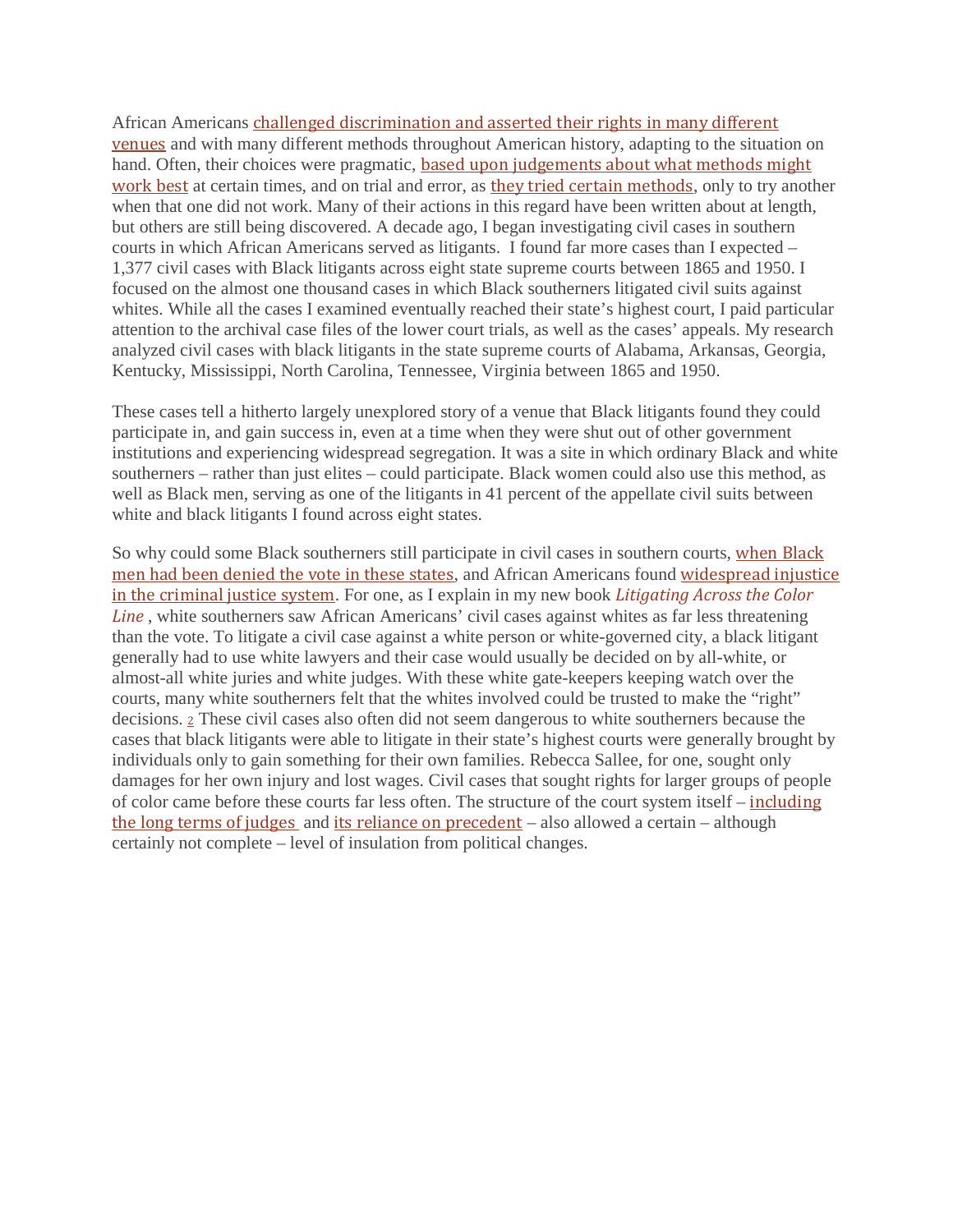## LITIGATING ACROSS THE COLOR LINE

**Civil Cases Between Black and White Southerners** from the End of Slavery to Civil Rights

Melissa Milewski



A key part of why these cases continued to occur, though, was also the pragmatic approach that many African Americans took to these cases. Often these cases were over economic outcomes that would have an enormous impact on African Americans' financial futures and the lives of their families. Owning or losing their own land, having money to recover after an injury, or receiving a year's wages could all hinge on the outcome of a civil case. As a result, African Americans generally drew on all the [resources](http://www.aaihs.org/race-reconstruction/) at their disposal to shape their suits.

At times, Black litigants were able to draw on legal knowledge gained from coaching from their lawyers, past experiences in the courtroom, or life in a law-saturated society. They then shaped their testimony to meet the demands of the law for their particular case. In personal injury suits like Sallee's, Black litigants' testimony often worked to establish proof of physical injury and loss of income, two important elements to win such a claim. [3](http://www.aaihs.org/?p=25824#fn-25824-3) Sallee repeatedly emphasized her injury in her testimony, telling the court, "I can't work with my hands good, and my back hurts me and is weak."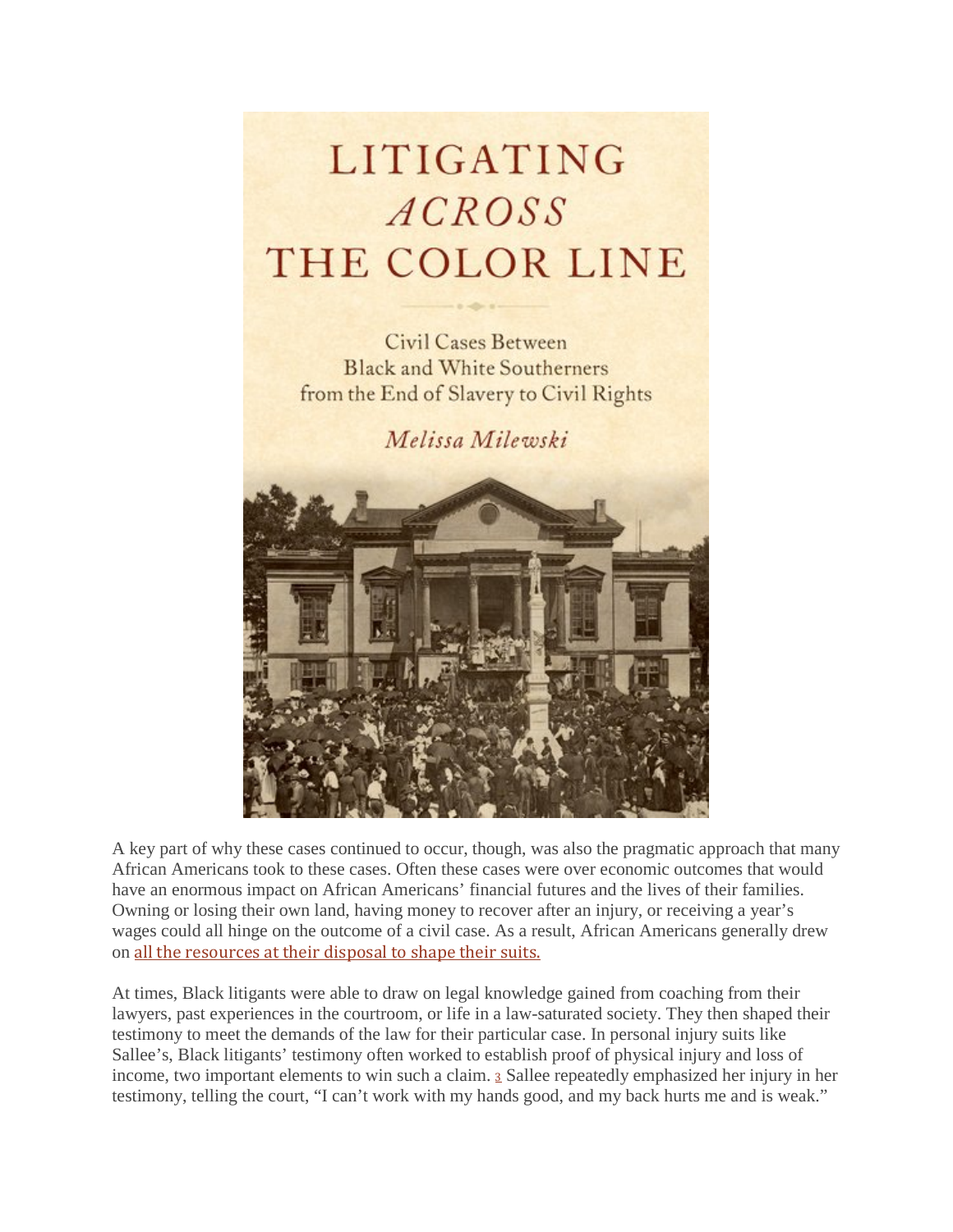She worked to demonstrate her loss of income as she testified as well, stating that after her accident, "I had to give up…all my work except Mrs Thompson's, from the 7th of October until some time in January...couldn't wash – it hurt my back, and hurts it yet." $\frac{4}{3}$  $\frac{4}{3}$  $\frac{4}{3}$ 

Even when Black litigants did not know what the law necessitated, after a lifetime of negotiating the racial mores of the South, they often understood what whites wanted to hear and how to align them to their side. Thus, in the decades immediately after the Civil War, they sometimes presented themselves as having been loyal to their former masters. Frequently, they aligned their cases with local whites, having them testify in their favor or claiming property left them in a will by a white elite. The strategies that proved successful also shifted over time, as the society and politics around them changed, and at times necessitated difficult compromises. During the first two decades of the  $20<sup>th</sup>$  century, Black litigants often presented themselves as more ignorant, more uneducated, and more vulnerable and trusting of whites than they actually were. While this strategy often allowed their cases to be heard, it [reinforced](https://global.oup.com/academic/product/litigating-across-the-color-line-9780190249182?cc=gb&lang=en&) ideas about racial inequality.



*Black spectators and witnesses in court during the second day of a Superior Court trial of an automobile accident in Oxford, North Carolina, November 1939 (Schomburg Center for Research in Black Culture, New York Public Library).*

In large part because of African American litigants and their lawyers' words and actions, in contrast to criminal cases, in which whites often had a great deal to gain from convicting African Americans, whites' interests in civil cases between Black and white litigants were often mixed. While the